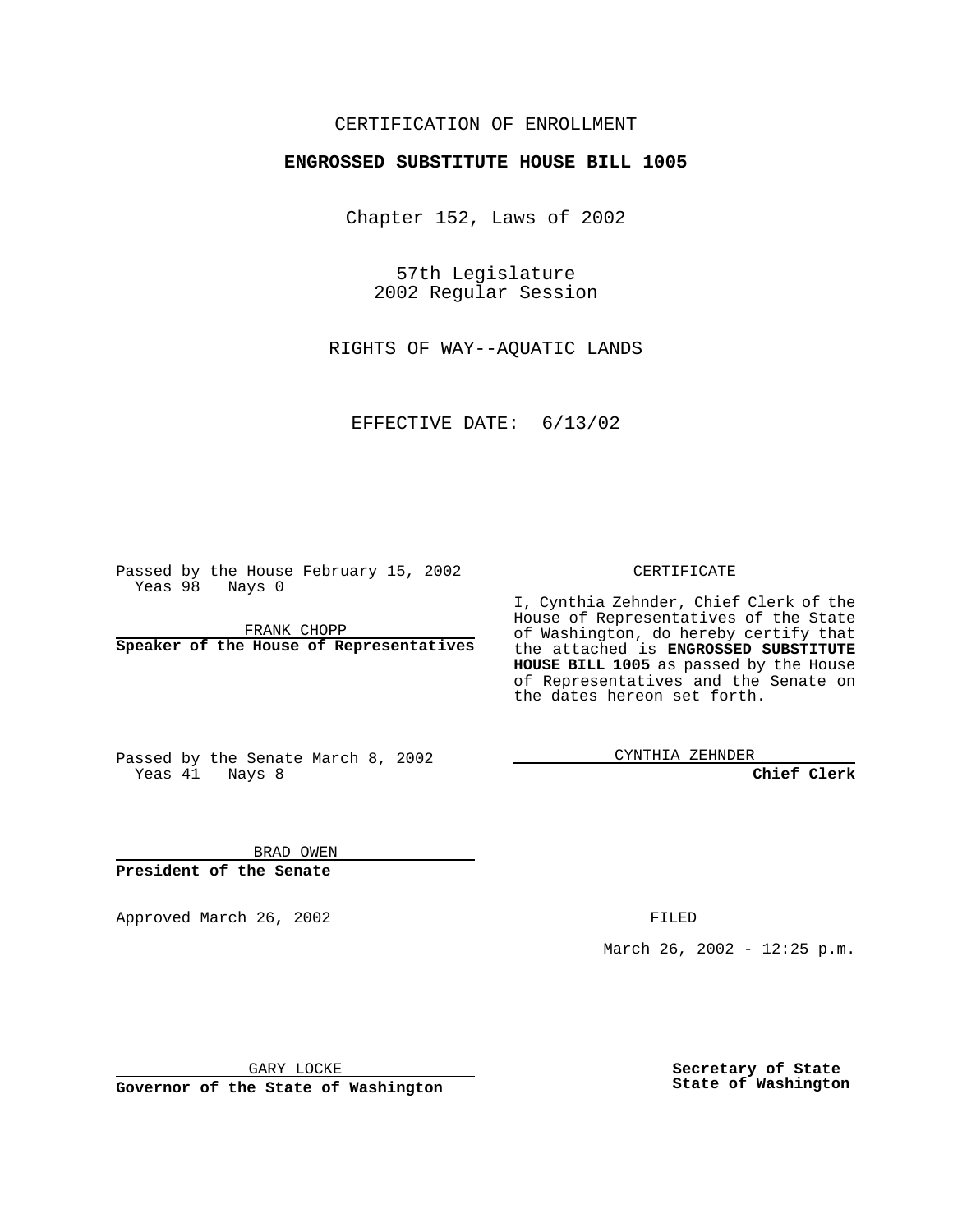## **ENGROSSED SUBSTITUTE HOUSE BILL 1005** \_\_\_\_\_\_\_\_\_\_\_\_\_\_\_\_\_\_\_\_\_\_\_\_\_\_\_\_\_\_\_\_\_\_\_\_\_\_\_\_\_\_\_\_\_\_\_

\_\_\_\_\_\_\_\_\_\_\_\_\_\_\_\_\_\_\_\_\_\_\_\_\_\_\_\_\_\_\_\_\_\_\_\_\_\_\_\_\_\_\_\_\_\_\_

Passed Legislature - 2002 Regular Session

## **State of Washington 57th Legislature 2002 Regular Session**

**By** House Committee on Technology, Telecommunications & Energy (originally sponsored by Representatives Morris and Lantz)

Read first time 02/05/2002. Referred to Committee on .

 AN ACT Relating to public utility rights of way on aquatic lands; amending RCW 79.90.470; adding a new section to chapter 79.90 RCW; and creating a new section.

BE IT ENACTED BY THE LEGISLATURE OF THE STATE OF WASHINGTON:

 NEW SECTION. **Sec. 1.** The legislature finds that local public utilities provide essential services to all of the residents of the state and that the construction and improvement of local utility infrastructure is critical to the public health, safety, and welfare, community and economic development, and installation of modern and reliable communication and energy technology. The legislature further finds that local utility lines must cross state-owned aquatic lands in order to reach all state residents and that, for the benefit of such residents, the state should permit the crossings, consistent with all applicable state environmental laws, in a nondiscriminatory, economic, and timely manner. The legislature further finds that this act and the valuation methodology in section 3 of this act applies only to the uses listed in section 2 of this act, and does not establish a precedent for valuation for any other uses on state-owned aquatic lands.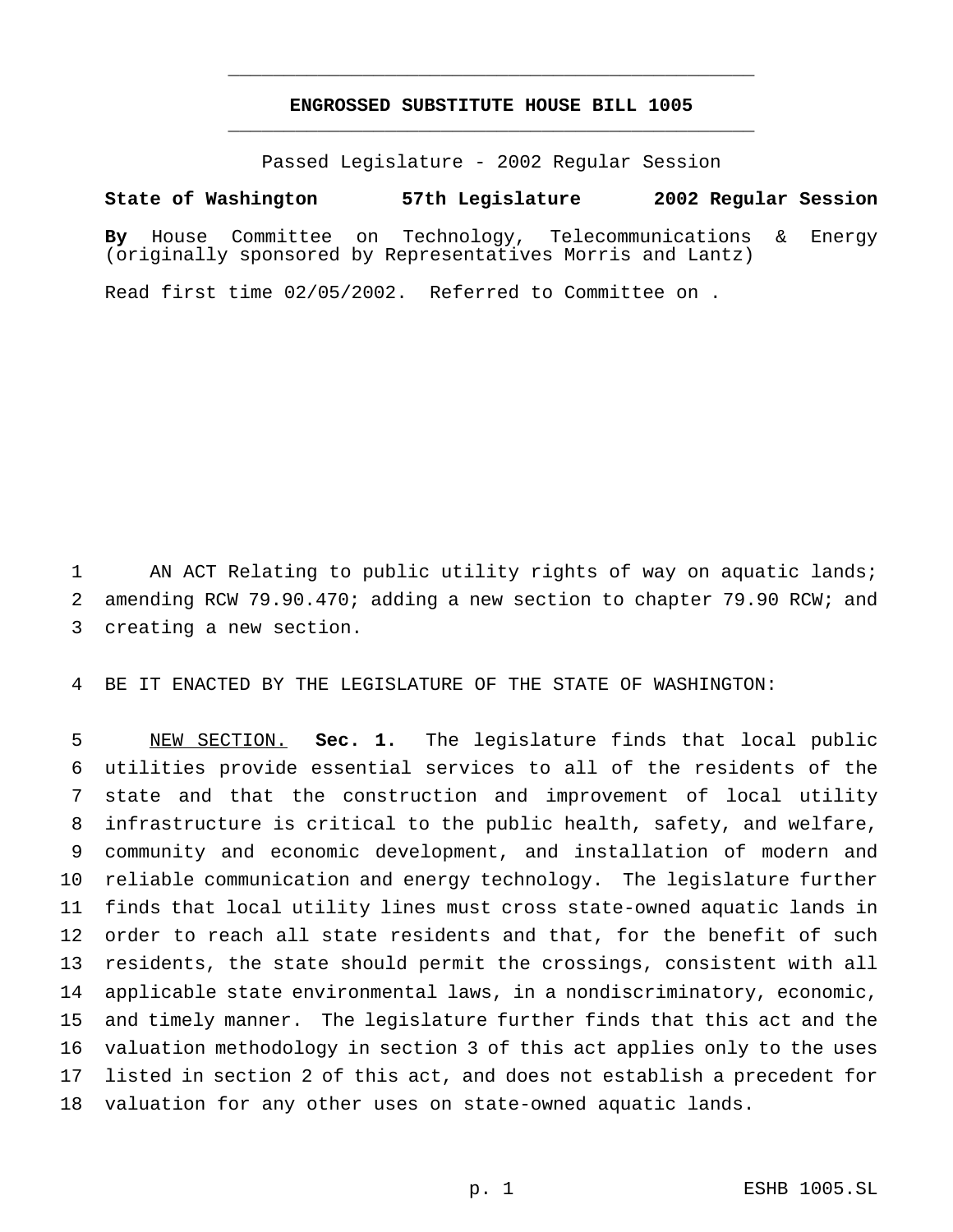**Sec. 2.** RCW 79.90.470 and 1984 c 221 s 5 are each amended to read as follows:

 (1) The use of state-owned aquatic lands for public utility lines 4 owned by a governmental entity shall be granted ((without charge)) by an agreement, permit, or other instrument if the use is consistent with the purposes of RCW 79.90.450 through 79.90.460 and does not obstruct 7 navigation or other public uses. The department may recover only its reasonable direct administrative costs incurred in processing and 9 approving the request or application, and reviewing plans for 10 construction of public utility lines. For purposes of this section, 11 "direct administrative costs" means the cost of hours worked directly 12 on an application or request, based on salaries and benefits, plus travel reimbursement and other actual out-of-pocket costs. Direct 14 administrative costs recovered by the department must be deposited into 15 the resource management cost account. Use for public parks or public recreation purposes shall be granted without charge if the aquatic lands and improvements are available to the general public on a first- come, first-served basis and are not managed to produce a profit for the operator or a concessionaire. The department may lease state-owned tidelands that are in front of state parks only with the approval of the state parks and recreation commission. The department may lease bedlands in front of state parks only after the department has consulted with the state parks and recreation commission.

24 (2) The use of state-owned aquatic lands for local public utility 25 lines owned by a nongovernmental entity will be granted by easement if 26 the use is consistent with the purpose of RCW 79.90.450 through 79.90.460 and does not obstruct navigation or other public uses. The total charge for the easement will be determined under section 3 of 29 this act.

 (3) Nothing in this section limits the ability of the department to 31 obtain payment for commodity costs, such as lost revenue from renewable resources, resulting from the granted use of state-owned aquatic lands 33 for public utility lines.

 NEW SECTION. **Sec. 3.** A new section is added to chapter 79.90 RCW to read as follows:

 (1) Until July 1, 2008, the charge for the term of an easement granted under RCW 79.90.470(2) will be determined as follows and will be paid in advance upon grant of the easement: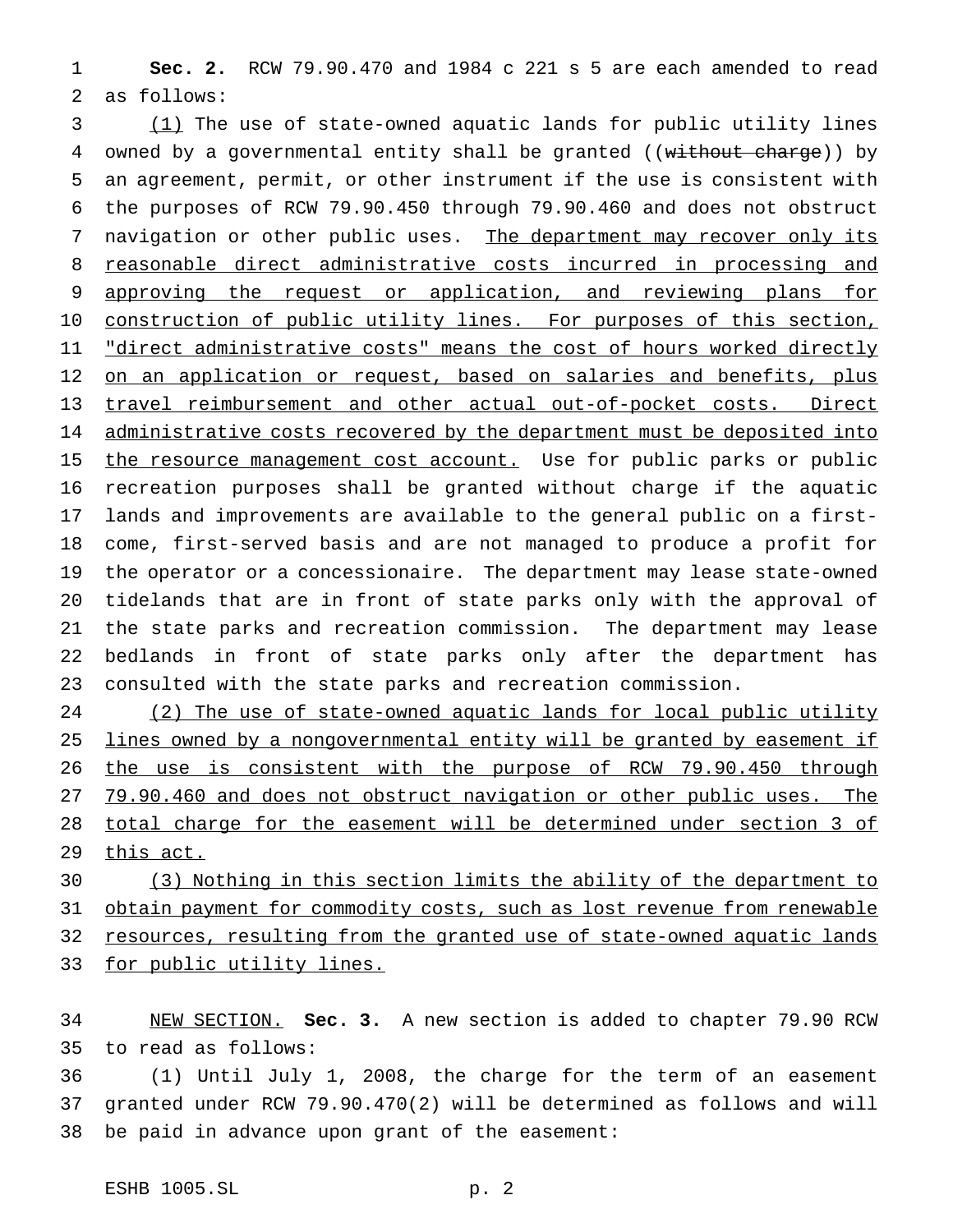(a) Five thousand dollars for individual easement crossings that are no longer than one mile in length;

 (b) Twelve thousand five hundred dollars for individual easement crossings that are more than one mile but less than five miles in length; or

 (c) Twenty thousand dollars for individual easement crossings that are five miles or more in length.

 (2) The charge for easements under subsection (1) of this section must be adjusted annually by the rate of yearly increase in the most recently published consumer price index, all urban consumers, for the Seattle-Everett SMSA, over the consumer price index for the preceding year, as compiled by the bureau of labor statistics, United States department of labor for the state of Washington rounded up to the nearest fifty dollars.

(3) The term of the easement is thirty years.

 (4) In addition to the charge for the easement under subsection (1) of this section, the department may recover its reasonable direct administrative costs incurred in receiving an application for the easement, approving the easement, and reviewing plans for and construction of the public utility lines. For the purposes of this subsection, "direct administrative costs" means the cost of hours worked directly on an application, based on salaries and benefits, plus travel reimbursement and other actual out-of-pocket costs. Direct administrative costs recovered by the department must be deposited into the resource management cost account.

 (5) Applicants under RCW 79.90.470(2) providing a residence with an individual service connection for electrical, natural gas, cable television, or telecommunications service are not required to pay the charge for the easement under subsection (1) of this section but shall pay administrative costs under subsection (4) of this section.

 (6) A final decision on applications for an easement must be made within one hundred twenty days after the department receives the completed application and after all applicable regulatory permits for the aquatic easement have been acquired. This subsection applies to applications submitted before the effective date of this section, as well as to applications submitted on or after the effective date of this section. Upon request of the applicant, the department may reach a decision on an application within sixty days and charge an additional fee for an expedited processing. The fee for an expedited processing